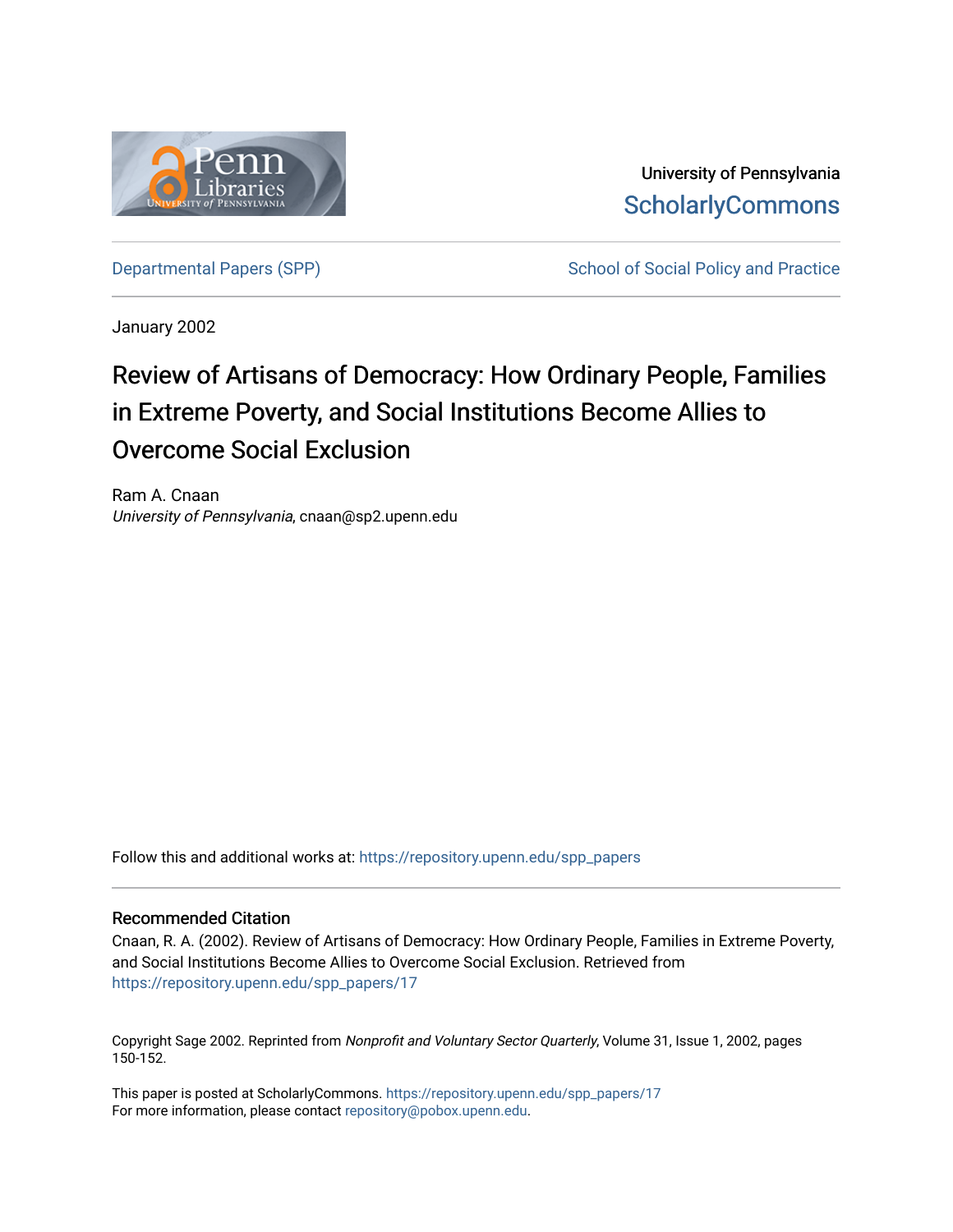## Review of Artisans of Democracy: How Ordinary People, Families in Extreme Poverty, and Social Institutions Become Allies to Overcome Social Exclusion

## Abstract

As a longtime reader and contributor to NVSQ, I have been occupied for quite a while with trying to select what book is worthy of a review in NVSQ. So many new books cover aspects of the nonprofit sector or voluntary action, or both, that the list of books alone would take the entire space allocated for book reviews. Rarely do I encounter a book that is unknown by most scholars in the field yet that is pivotal to what we collectively stand for. Rosenfeld and Tardieu's book epitomizes the entire nonprofit sector—from one determined volunteer to an impressive international movement that refuses to co-opt and maintains a spirit of care and respect.

### **Comments**

Copyright Sage 2002. Reprinted from Nonprofit and Voluntary Sector Quarterly, Volume 31, Issue 1, 2002, pages 150-152.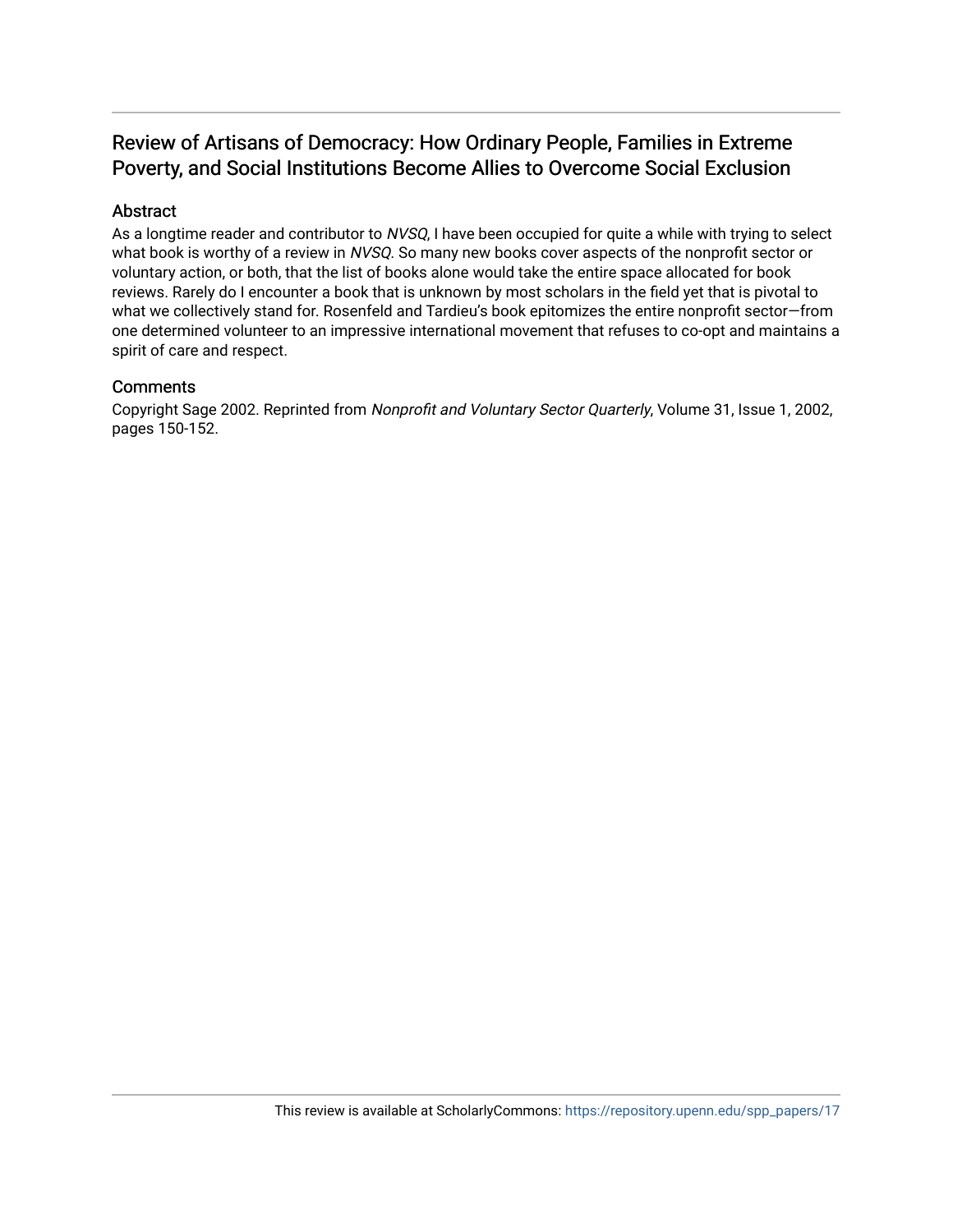#### **Ram Cnaan**

*Artisans of Democracy: How Ordinary People, Families in Extreme Poverty, and Social Institutions Become Allies to Overcome Social Exclusion*, by Jona M. Rosenfeld and Bruno Tardieu. Lanham, VA: University Press of America (now Rowman and Littlefield), 2000. 276 pp. \$52.00 (cloth), \$24.50 (paperback).

As a longtime reader and contributor to *NVSQ*, I have been occupied for quite a while with trying to select what book is worthy of a review in*NVSQ*. So many new books cover aspects of the nonprofit sector or voluntary action, or both, that the list of books alone would take the entire space allocated for book reviews. Rarely do I encounter a book that is unknown by most scholars in the field yet that is pivotal to what we collectively stand for. Rosenfeld and Tardieu's book epitomizes the entire nonprofit sector—from one determined volunteer to an impressive international movement that refuses to co-opt and maintains a spirit of care and respect.

The introduction tells the story of a nonprofit organization named International Movement ATD Fourth World. The aim of the organization is to work with families and communities in extreme poverty and join with them to end their social, political, and economic exclusion. The abbreviation ATD stands for *Aide a Toute Detresse* (Help to All in Distress). Its Asian branches revisited this acronym and changed it to "All Together for Dignity." The term *fourth world* refers to families in extreme poverty as opposed to *third world*, which refers to poor countries. Fourth world also implies that even in the midst of affluence and economic prosperity, one can find extreme poverty. Although this name has its roots with the powerless "Fourth Estate" of the French revolution, it also counters the American pejorative "underclass."

The organization was founded in France in the 1950s by the late Father Joseph Wresinski (1917-1988). Father Wresinski formed the grassroots organization in a suburb of Paris where extremely poor and forgotten families resided in an isolated field at the end of a muddy track. Father Wresinski lived with the poor families and established the first principle of the organization: living with the extremely poor and sharing their lives. The founder was a most charismatic and dedicated individual and his commitment to the cause attracted many people. His impact on the movement is so pervasive that his ideas and experiences still guide activists. In fact, one of the drawbacks of the book is the reverence and glorification the authors ascribe to Father Wresinski. At times, I felt like saying "enough!"

All current projects and interventions are collaborations between permanent volunteers, allies (members of the movement who are disturbed by persistent poverty), and residents working together and emphasizing the shared process. This manifests another principle of the organization that everything comes from shared life, never from theory. Currently, the movement has 200,000 members (grassroots leaders) in 22 countries, half of whom live in extreme poverty. The organization has 350 staff members known as "permanent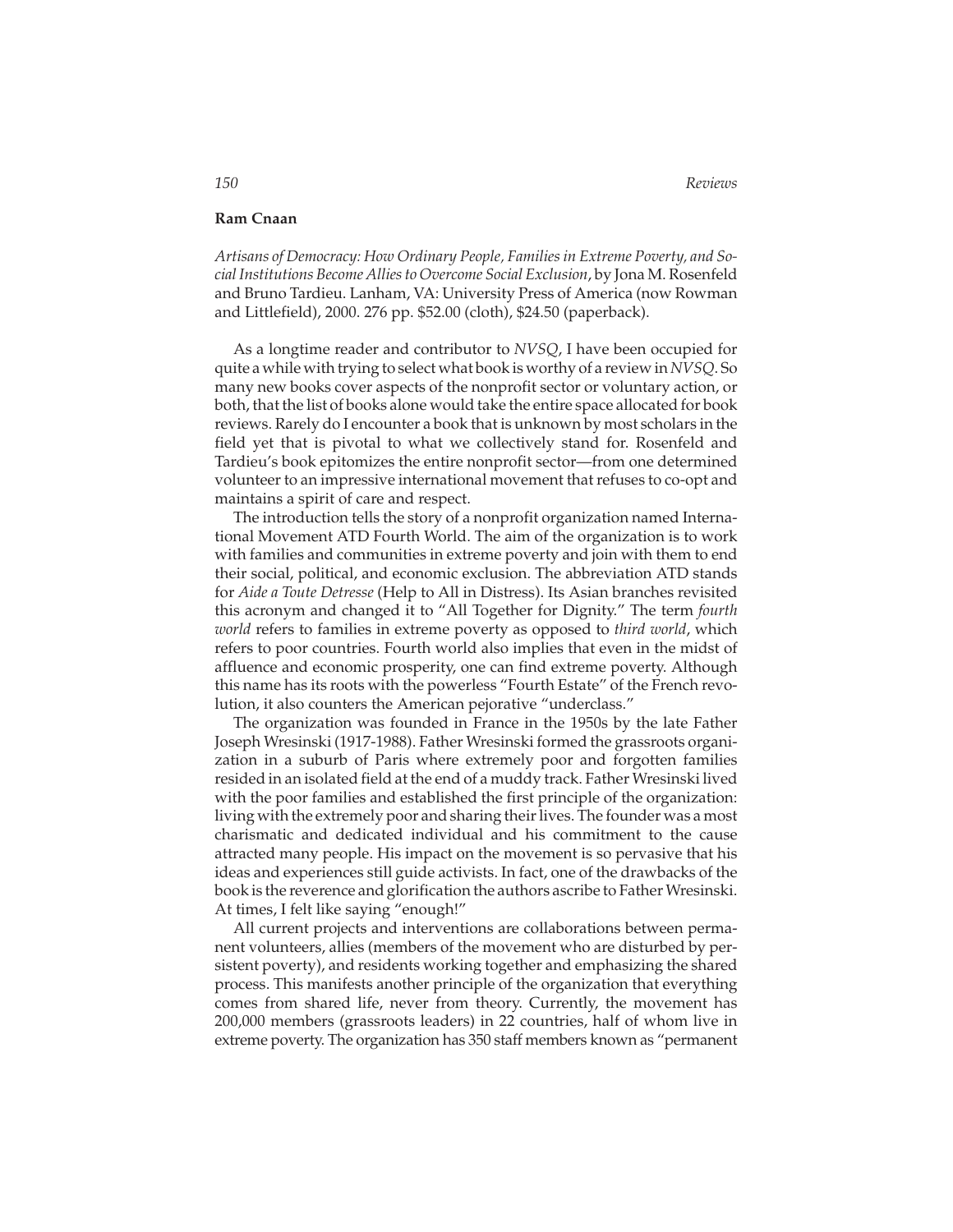#### *Reviews 151*

volunteers." Given the low salaries and high level of commitment needed, working for the International Movement ATD Fourth World is labeled as "permanent volunteering" (Rosenfeld, 1989).

A guiding principle of the movement is "only the best for the poor." An American reader may find it astounding that Father Wresinski proposed that the French government subsidize paid vacations for poor families. This idea, although unlikely to be realized, serves to suggest that the way we view poor people is not as equals nor as people having the same needs. The movement eloquently distinguishes between poverty and misery. Whereas the former is an expression of economic disparity, the latter is a result of systematic exclusion and disregard for the poor that culminates in the notion that the poor cannot and do not want to be anything but what they are at present. This view puts the poor outside common humanity and simultaneously blames the poor for their situation. The authors argue that this exclusion is more painful than mere economic hardship.

One of the innovations of the movement is the "Street Library." In poor neighborhoods, where kids are not accustomed to borrowing books and are not encouraged to read, volunteers open suitcases with books, videos, and magazines on the sidewalk (see also Fanelli, 1990). They talk with kids and their parents and they read books aloud. Other innovations are poverty workshops, youth training centers, family vacations for poor families, and international gatherings. The centers are stocked with the best computers, best quality books, and dedicated staff to demonstrate respect for their clients and to provide them with the best.

The book is a carefully crafted analysis of how people and groups committed to social change and to helping the extremely poor can do so. Based on 12 case studies in six counties, from the community level to international organizations, the cases are presented to distill principles of action for voluntary actors and organizations. In each case study, an endemic problem is described that accompanied a sense of powerlessness. Perseverance and "thinking outside the box" were needed to implement solutions that alleviated the problem at a systemic level.

For example, the first case depicts poor families and caring teachers in northern France who cared deeply about their children's education. However, instead of finding a common language, the parents and teachers blamed each other for problems. The children failed school and felt betrayed by the educational system. A committed permanent volunteer managed to access and persuade the regional person in charge of education to take action. Together, the volunteer, the regional education person, and other people that they managed to recruit reformed the system and made it more likely for children from poor families to succeed. The process was by no means an easy success. The dedication and care required to make an impact lasted over many years. Yet it was achieved.

The other cases described a campaign to stop utility companies from cutting service to poor families who could not pay their bills on time, employment